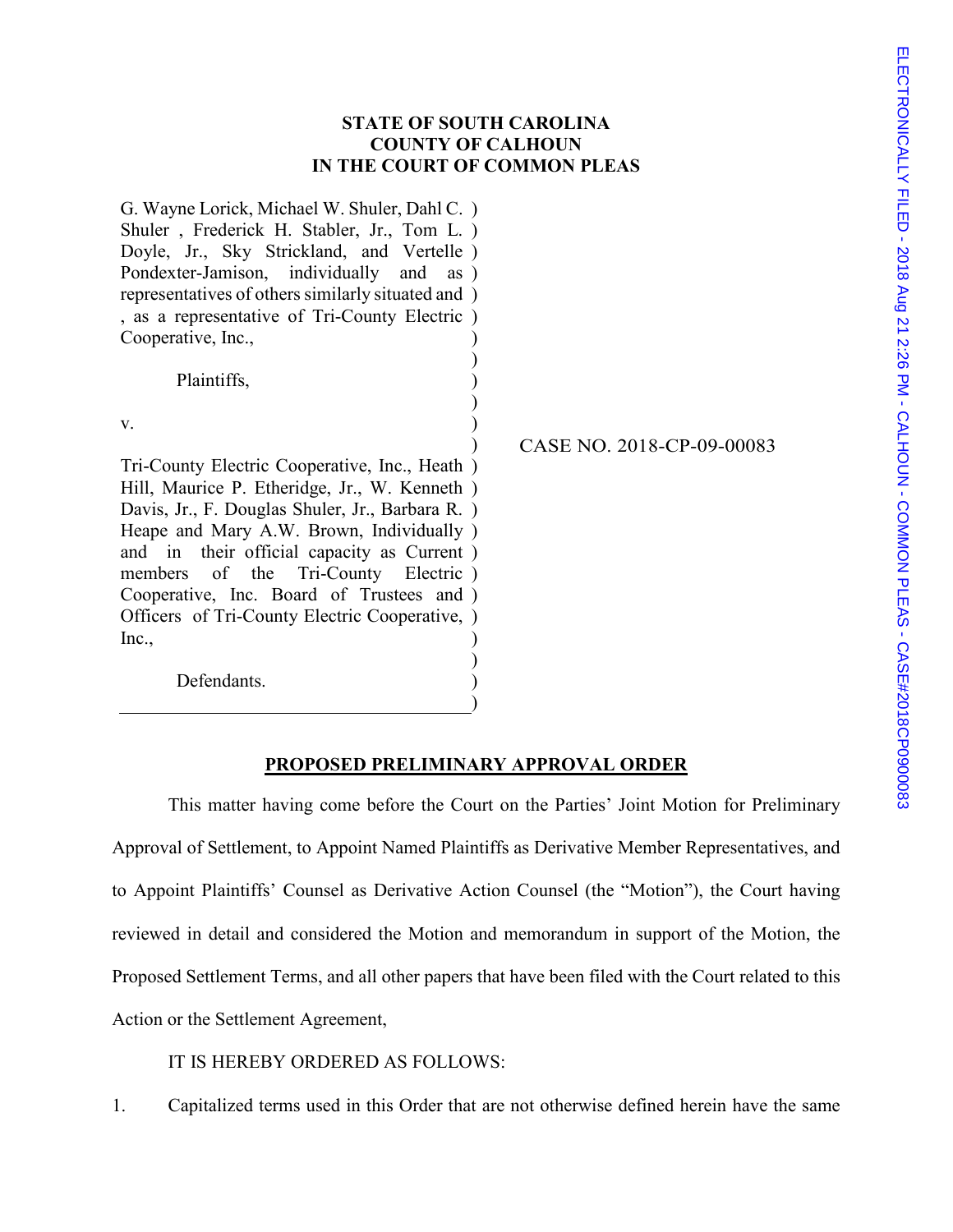meaning assigned to them as in the Settlement Agreement.

- 2. The terms of the Settlement Agreement are preliminarily approved as fair, reasonable, and adequate under all the circumstances. There is good cause to find that the Settlement Agreement was negotiated at arms-length between the Parties, who were vigorously represented by experienced counsel.
- 3. For settlement purposes only, the Court finds that the Plaintiffs herein fairly and adequately represent the interests of others similarly situated as members of Tri-County, and that the prerequisites to derivative action treatment under Rule  $23(b)(1)$ , SCRCP, have been preliminarily satisfied.
- 4. For settlement purposes only, Plaintiffs G. Wayne Lorick, Michael W. Shuler, Dahl C. Shuler, Frederick H. Stabler, Jr., Tom L. Doyle, Jr., Sky Strickland, and Vertelle Pondexter-Jamison are hereby appointed as Derivative Member Representatives.
- 5. For settlement purposes only, the following counsel are hereby appointed as Derivative Action Counsel:

Celeste T. Jones, Esq. South Carolina Bar No. 3173 Bradley S. Wright, Esq. South Carolina Bar No. 16991 MCNAIR LAW FIRM, P.A. P.O. Box 11390 Columbia, SC 29211 cjones@mcnair.net bwright@mcnair.net Telephone: (803) 799-9800 Facsimile: (803) 753-3278

C. Bradley Hutto, Esq. South Carolina Bar No. 6436 WILLIAMS & WILLIAMS P.O. Box 1084 Orangeburg, SC 29116 cbhutto@williamsattys.com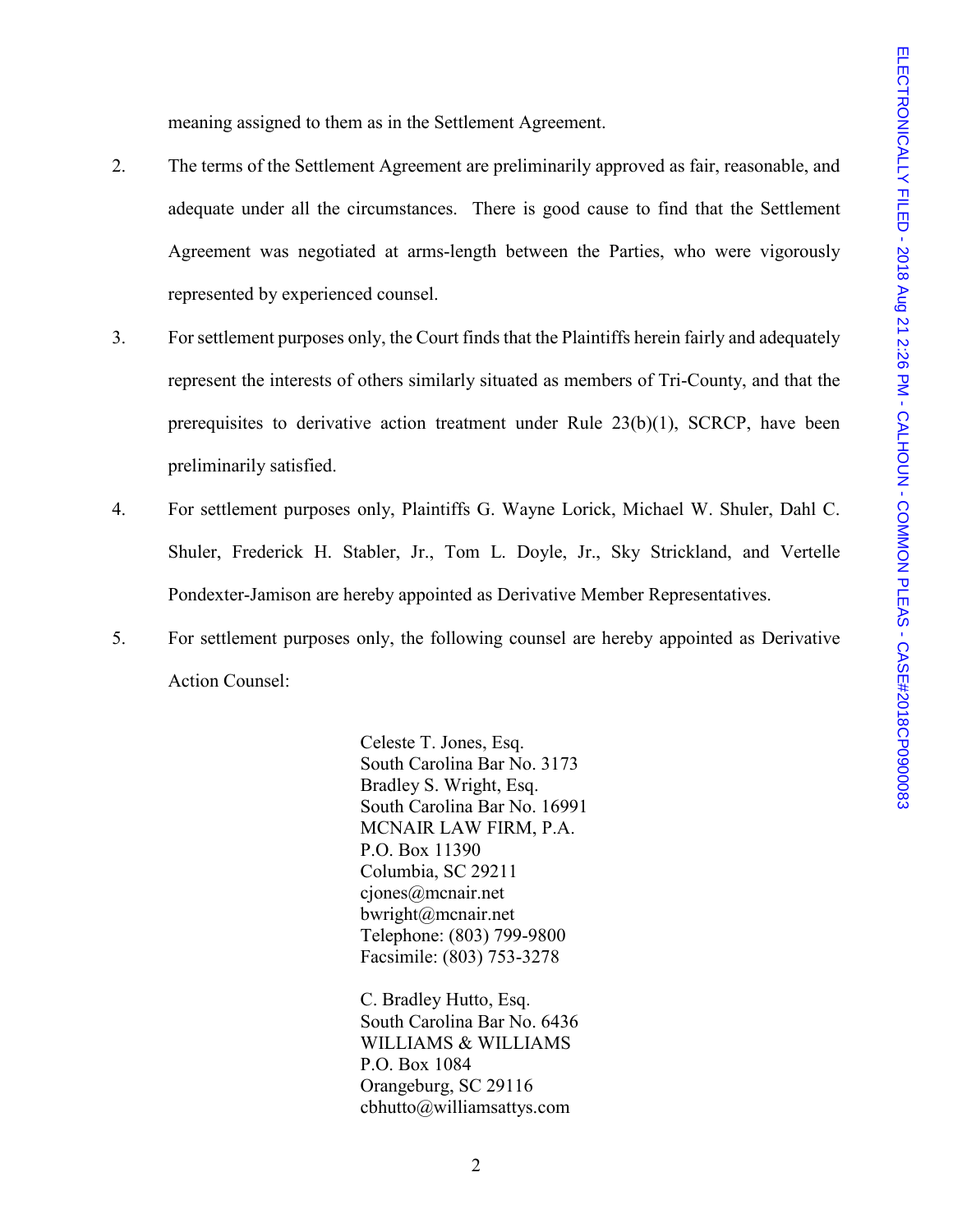### Telephone: (803) 534-5218 Facsimile: (803) 928-5190

- 6. The Court recognizes that Defendants retain all rights to object to the propriety of said appointments in all other contexts and for all other purposes, should the Settlement not be finally approved. Therefore, as more fully set forth below, if the Settlement is not finally approved, and litigation resumes, this Court's preliminary findings regarding the matters herein shall be of no further force or effect whatsoever, and this Order will be vacated in its entirety.
- 7. The Court approves, in form and content, the Derivative Membership Notice attached hereto as **EXHIBIT 1** and finds it meets the requirements of S.C.R.C.P. 23(b)(1) and 23(c) and satisfies Due Process. Notice to be sent to all current members of Tri-County, the cost being borne by Defendants and the specific form of the Notice to be approved by the Court.
- 8. The Parties, by agreement, may revise the proposed Derivative Membership Notice in ways that are not material, or in ways that are appropriate to update those documents for purposes of accuracy or formatting for publication.
- 9. Pursuant to the said Notice, a hearing will be held (at a date and time to be determined, and communicated to the Tri-County Membership in the final Notice) to consider final approval of the Settlement. Any Member of Tri-County objecting to any aspect of the proposed settlement shall be entitled to be heard at this hearing. The Court shall thereupon issue a Final Order with respect to the proposed Settlement, which shall be binding upon all Parties and all members of Tri-County, even if they have previously initiated, or subsequently initiate, litigation or other proceedings against Defendants or the Parties released as part of the final Settlement..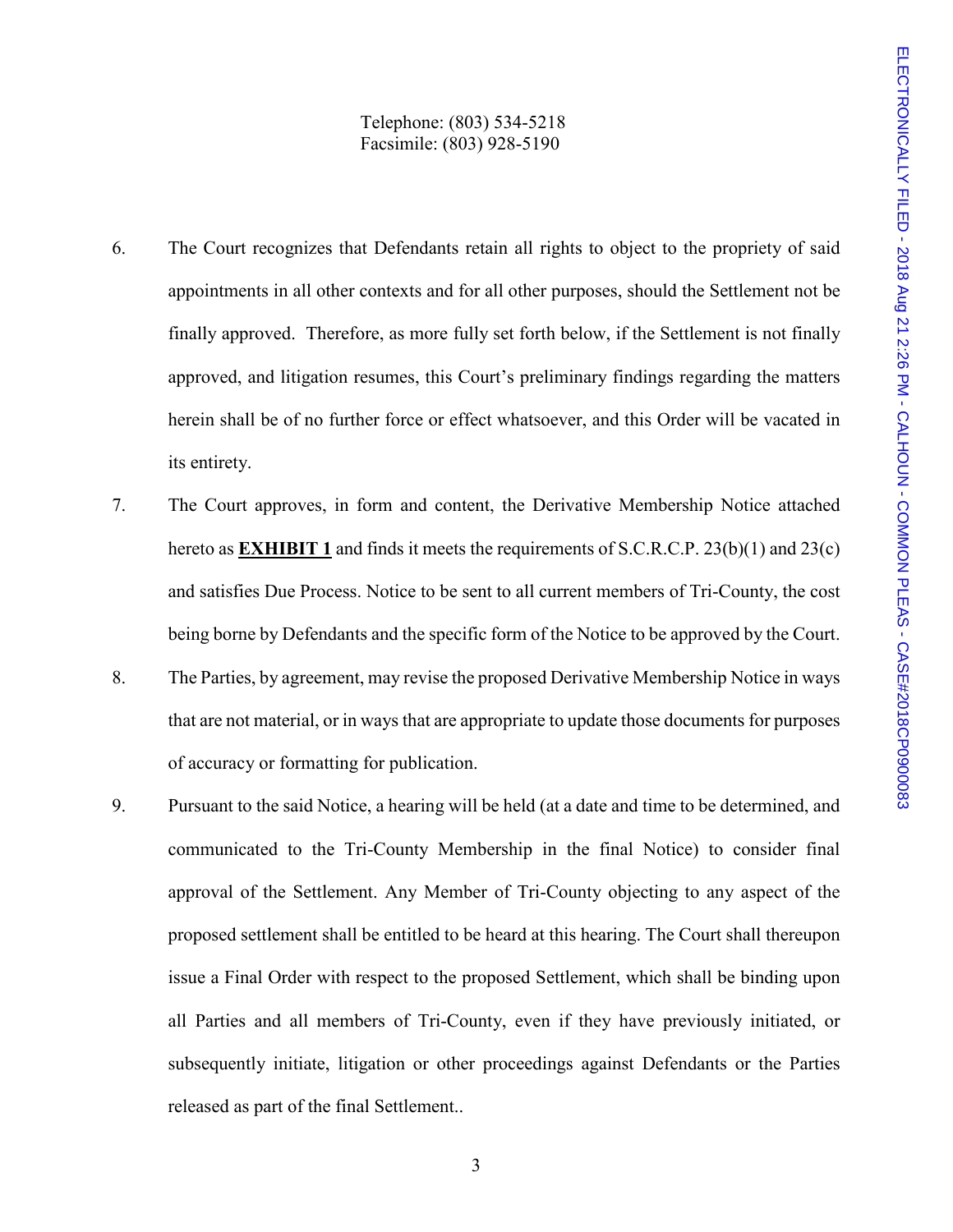- 10. Any Tri-County Member who wishes to object to the proposed Settlement, but fails to appears at the final hearing hereon and state said objection, shall be deemed to have waived the objection.
- 11. Pending the final determination of the fairness, reasonableness, and adequacy of the proposed Settlement, no Derivative Settlement Member or Tri-County Member may prosecute, institute, commence, or continue any civil lawsuit (individual action or class action) with respect to the Released Claims against any of the Released Parties.
- 12. Following the Notice period herein prescribed, Court may enter a judgment approving the Settlement Agreement and a Final Judgment and Order in accordance with the Settlement Agreement that adjudicates the rights of all Derivative Settlement Members.
- 13. Derivative Settlement Members and Tri-County Members do not need to take any action in order to indicate their approval of the proposed Settlement.
- 14. All discovery and other proceedings in the Litigation as between Plaintiffs and Defendants are stayed and suspended until further order of the Court except such actions as may be necessary to implement the Settlement Agreement and this Order.
- 15. Until a new Board of Trustees is properly elected and installed, Tri-County shall retain a qualified, independent accounting firm to provide oversight and advisory duties.
- 16. For clarity, the deadlines set forth above and in the Settlement Agreement are as follows:

| <b>Member Notice Mailed by:</b>            | 14 days from Date of Preliminary Approval,<br>, 2018.<br>by                     |
|--------------------------------------------|---------------------------------------------------------------------------------|
| <b>Publication Notice by:</b>              | 14 days from Date of Preliminary Approval,<br>.2018.<br>$\mathbf{b}$ v          |
| <b>Deadline for Objections/Exclusions:</b> | 21 days from Date of Preliminary Approval,<br>. 2018.<br>$\mathbf{b}\mathbf{v}$ |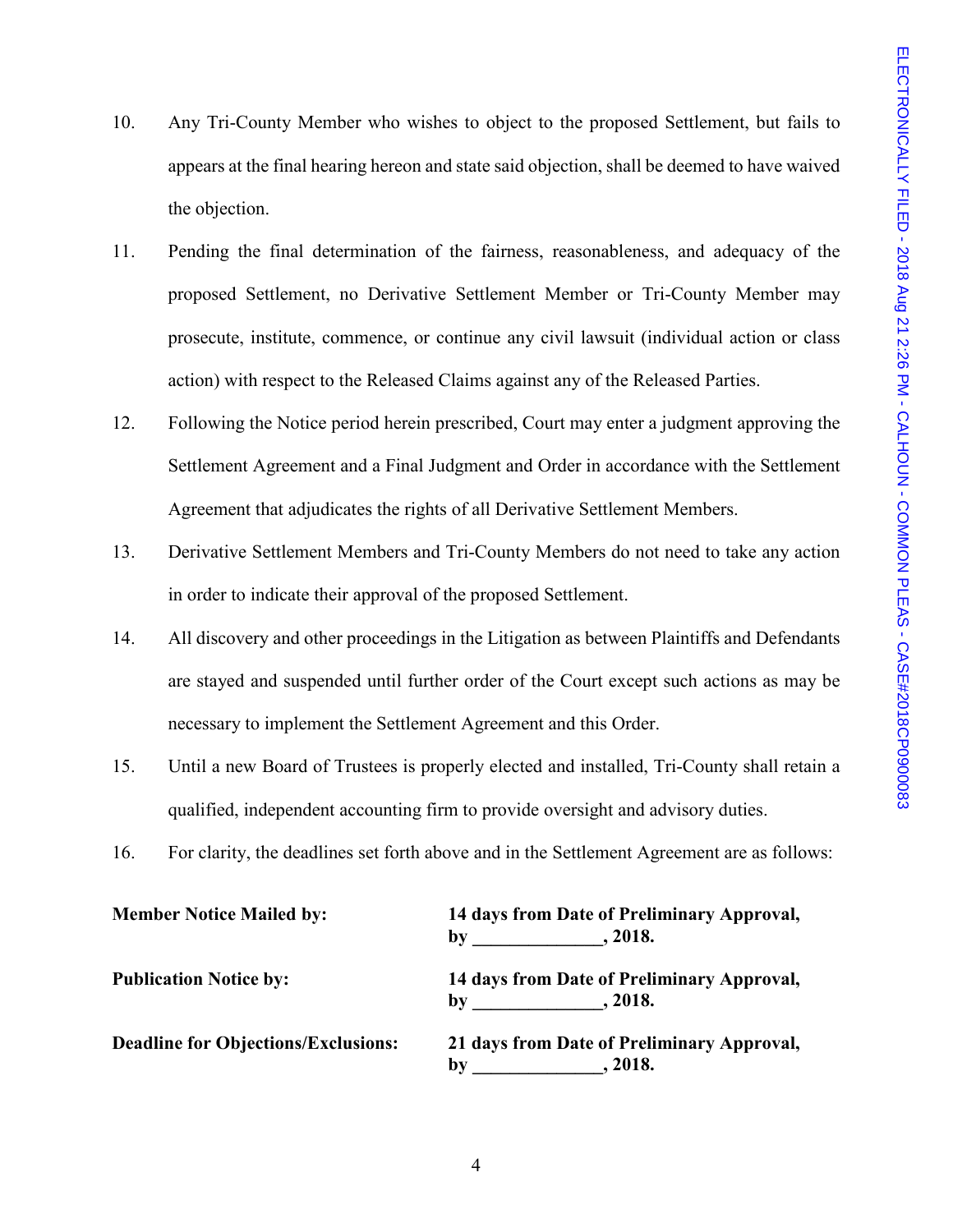**Final Approval Motion: 30 days from Date of Preliminary Approval, by \_\_\_\_\_\_\_\_\_\_\_\_\_\_, 2018** 

# **IT IS SO ORDERED.**

ENTERED:

Honorable Edgar W. Dickson Chief Judge for Administrative Purposes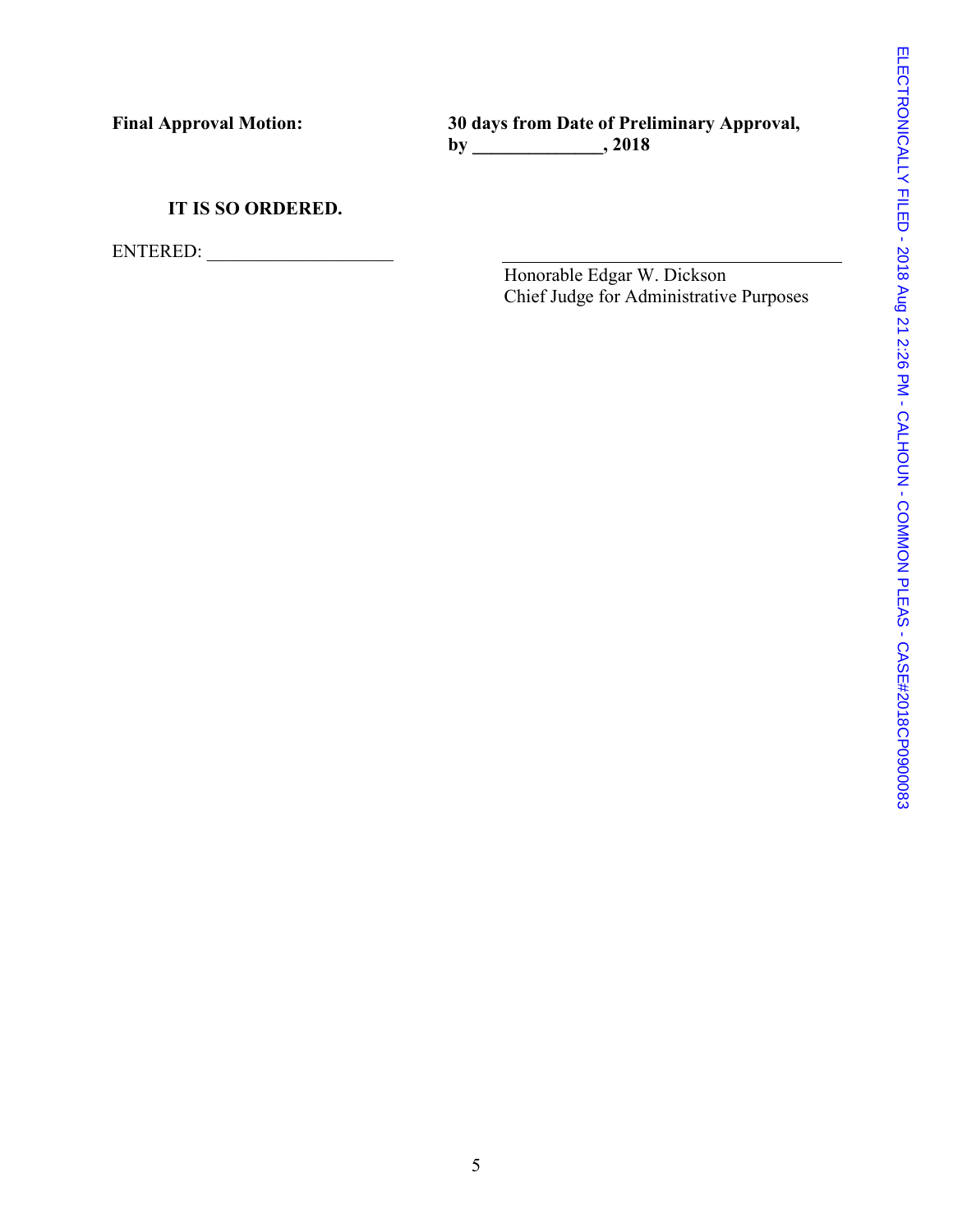### **EXHIBIT 1**

### **NOTICE OF PROPOSED DERIVATIVE ACTION SETTLEMENT**

*G. Wayne Lorick, et al. v. Tri-County Electric Cooperative, Inc., et al.;* State of South Carolina, County of Calhoun, Court of Common Pleas; Civil Action File No. 2018-CP-09-00083

#### **PLEASE READ THIS NOTICE CAREFULLY. THIS NOTICE EXPLAINS YOUR RIGHTS AND OPTIONS AND THE DEADLINES TO EXERCISE THEM.**

*This is a court-authorized notice of a proposed derivative action settlement. This is not a solicitation from a lawyer and is not notice of a lawsuit against you.* 

#### **WHY DID I GET THIS NOTICE?**

This is a court-authorized notice of a proposed settlement in a civil action derivative lawsuit, *G. Wayne Lorick, et al. v. Tri-County Electric Cooperative, Inc., et al.;* State of South Carolina, County of Calhoun, Court of Common Pleas; Civil Action File No. 2018-CP-09-0008*3*, pending in the Court of Common Pleas of Calhoun County, South Carolina before the Honorable Edgar W. Dickson . The settlement would resolve a civil lawsuit brought on behalf of persons who allege that Tri-County Electric Cooperative paid and its Board of Trustees received excessive or improper compensation and/or other benefits received. If you received this notice directly, you have been identified as someone who is a Tri-County member. The Court has granted preliminary approval of the settlement. This notice explains the nature of the derivative action lawsuit, the terms of the Settlement, and the legal rights and obligations of the Settlement Members. Please read the instructions and explanations below so that you can better understand your legal rights.

#### **WHY IS THIS A DERIVATIVE ACTION?**

A derivative action is a lawsuit in which an individual called a "Member Representative" brings a single lawsuit on behalf of other people who have similar claims. Once a derivative action Settlement is approved by the Court, it resolves the issues for all Settlement Members.

#### **WHY IS THERE A SETTLEMENT?**

To resolve this matter without the expense, delay, and uncertainties of litigation, and to enable the Cooperative to focus its resources on its core mission, the Parties have reached a Settlement, which resolves all civil claims against Defendants. The Settlement requires the Board of Trustees to resign, never again seek reelection or seek to elect their spouse or family member, and to not challenge the outcome of an August 18, 2018 meeting of Tri-County members or to otherwise interfere with the ongoing operations of Tri-County. The Settlement is not an admission of wrongdoing by Defendants and does not imply that there has been, or would be, any finding that Defendants paid or received improper or excessive compensation and/or other benefits.

The Court has preliminarily approved the Settlement. Nevertheless, because the settlement of a derivative action determines the rights of all members of Tri-County, the Court overseeing this lawsuit must give final approval to the Settlement before it can be effective. The Court has conditionally approved the Settlement, so that members of Tri-County can be given this notice and the opportunity to be heard and to object or voice their support or opposition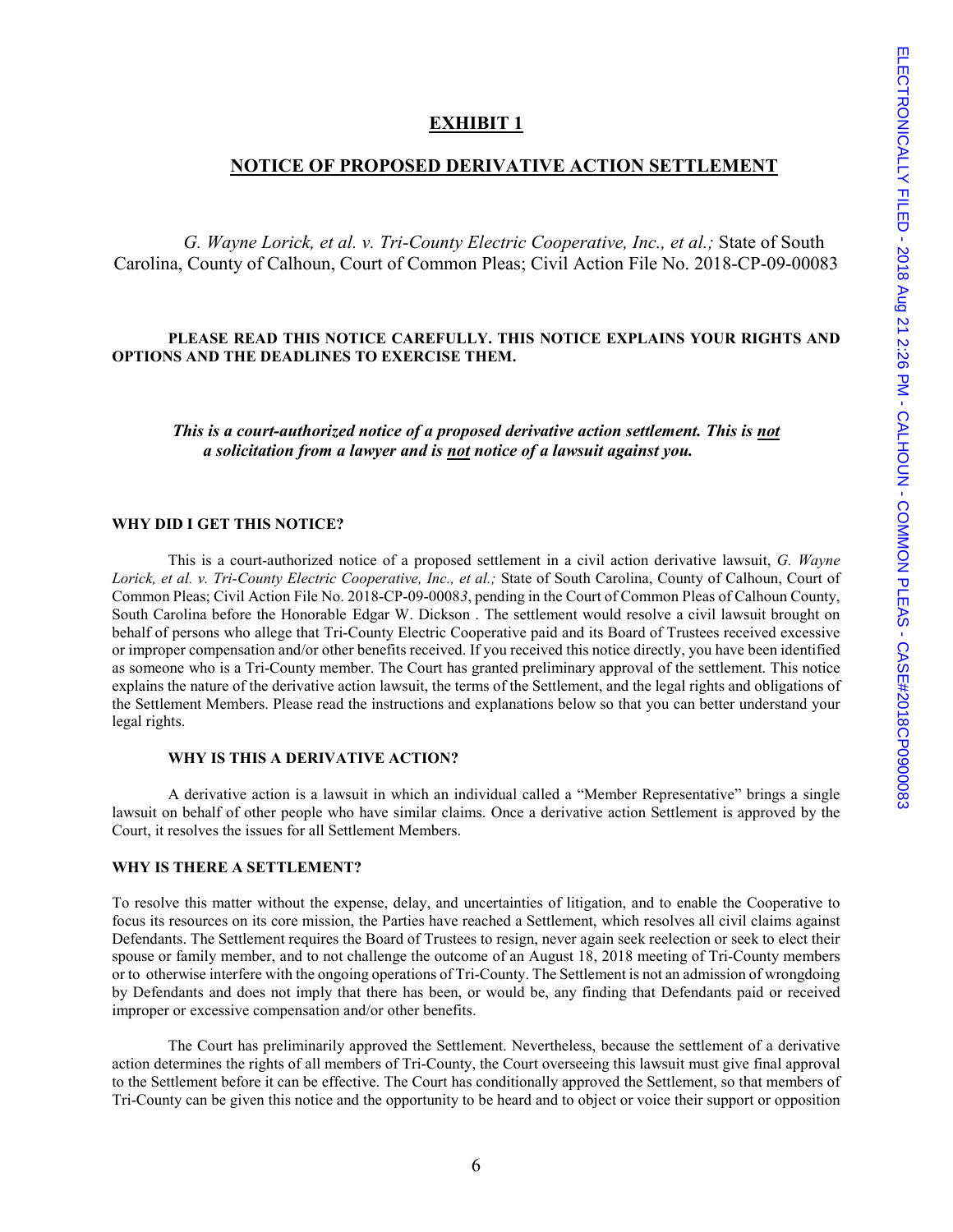to final approval of the Settlement. If the Court does not give final approval to the Settlement, or if it is terminated by the Parties, the Settlement will be void, and the lawsuit will proceed as if there had been no settlement.

#### **WHO IS IN THE SETTLEMENT?**

You are a member of the Settlement if you are a member of Tri-County Electric Cooperative.

#### **WHAT ARE MY OPTIONS?**

#### **(1) Accept the Settlement**.

No action is necessary for you to ratify the Settlement.

#### **(2) Object to the Settlement**.

If you wish to object to the Settlement, you must submit your objection in writing to the Clerk of the Court of the Calhoun County Courthouse. The objection must be received by the Court no later than must also send a copy of your objection to the attorneys for all Parties to the lawsuit, including the attorneys representing the Member Representatives and the Members in the Derivative Settlement (Celeste T. Jones and Bradley S. Wright, MCNAIR LAW FIRM, P.A., P.O. Box 11390, Columbia, SC 29211 and C. Bradley Hutto, WILLIAMS & WILLIAMS, P.O. Box 1084, Orangeburg, SC 29115), as well as the attorneys representing Defendants (for Tri-County, J. David Black, NEXSEN PRUET, LLC, P.O. Box 2426 Columbia, SC 29202; for the Trustees, John M. Mahon, Jr., LAW FIRM OF JOHN M. MAHON, JR., 1420 Wellington Drive, Columbia, South Carolina 29204), postmarked no later than **\_\_\_\_\_\_\_**. Any objection to the proposed Settlement must include your full name; address; the year you joined Tri-County; your Tri-County membership certificate the identification of any other objections you have filed, or have had filed on your behalf, in any other class action or derivative cases in the last four years; and all grounds for the objection with factual and legal support for the stated objection. If you hire an attorney in connection with making an objection, that attorney must also file with the Court a notice of appearance by the objection deadline of If you do hire your own attorney, you will be solely responsible for payment of any fees and expenses the attorney incurs on your behalf.

#### **(3) Do Nothing.**

If you do nothing, you will still be bound by all orders and judgments of the Court.

#### **WHAT RIGHTS AM I GIVING UP IN THIS SETTLEMENT?**

Giving up your civil legal claims is called a release. The precise terms of the release are set forth in the Settlement Agreement, which is available on the settlement website. Unless you formally object to this, you will release your civil claims. If you have any questions, you can talk for free to the attorneys identified below who have been appointed by the Court to represent the Membership, or you are welcome to talk to any other lawyer of your choosing at your own expense.

#### **WHEN WILL THE COURT RULE ON THE SETTLEMENT?**

The Court has already given preliminary approval to the Settlement. A final order approving the Settlement will be entered unless you or another Member file an objection and obtain a hearing. This final order will make final the Settlement.

If the Settlement is given final approval, the Court will not make any determination as to the merits of the claims against Defendants or the defenses to those claims. Instead, the Settlement's terms will take effect and the lawsuit will be dismissed on the merits with prejudice. Both sides have agreed to the Settlement in order to achieve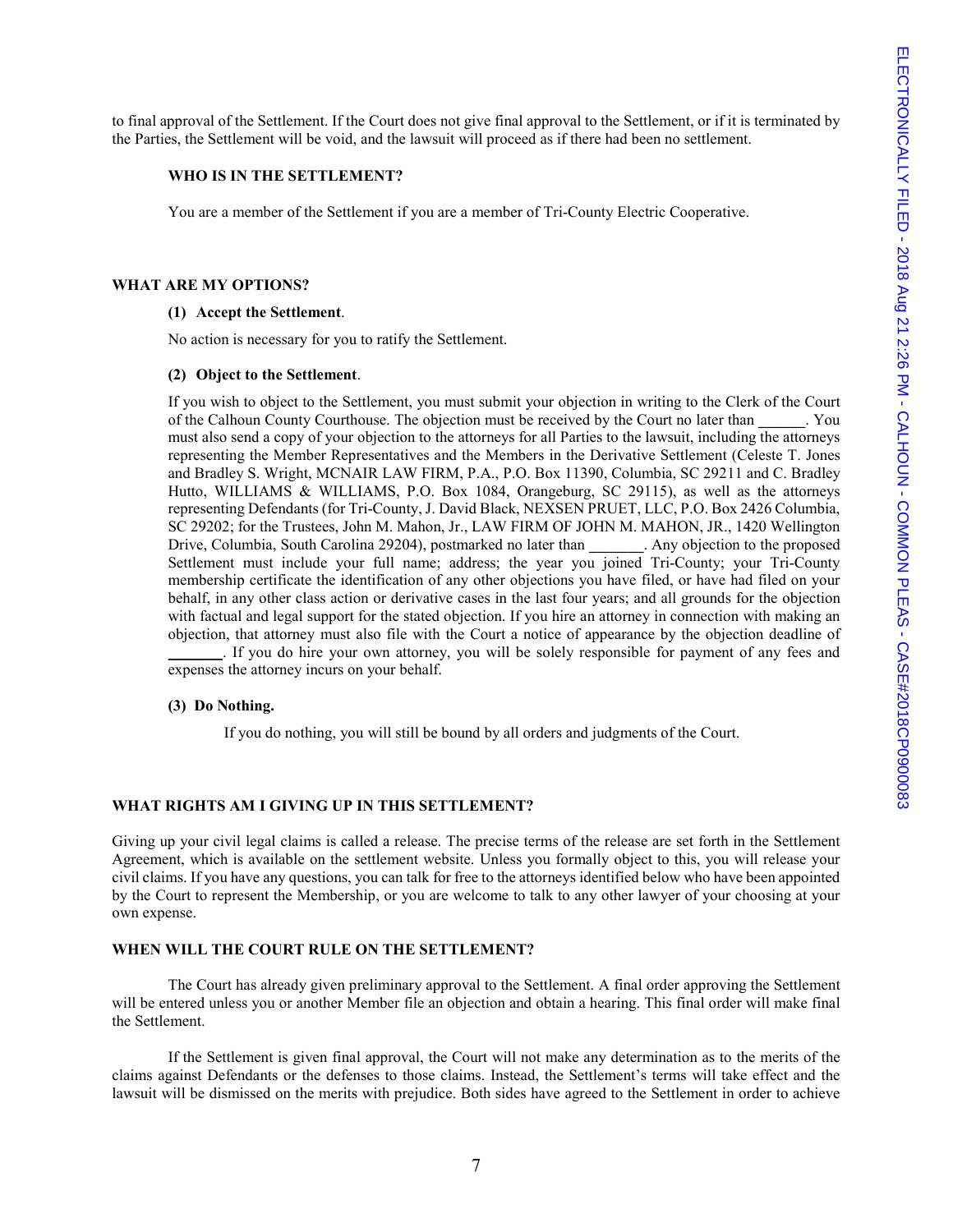an early and certain resolution to the lawsuit, in a manner that provides specific and valuable benefits to the members of the Settlement Membership.

If the Court does not approve the Settlement, if it approves the Settlement and the approval is reversed on appeal, or if the Settlement does not become final for some other reason, all of the Members will be in the same position as they were prior to the execution of the Settlement, and the Settlement will have no legal effect, and the Plaintiff and Defendants will continue to litigate the lawsuit. There can be no assurance that if the Settlement is not approved, the Settlement Membership will recover more than is provided in the Settlement, or indeed anything at all.

#### **WHO REPRESENTS THE MEMBERSHIP?**

The Court has approved the following attorneys to represent the Membership. They are called "Membership Counsel." You will not be charged for these lawyers. If you want to be represented by your own lawyer instead, you may hire one at your own expense.

> Celeste T. Jones, Esq. Brad S. Wright, Esq. MCNAIR LAW FIRM, P.A. P.O. Box 11390 Columbia, SC 29211 cjones@mcnair.net bwright@mcnair.net Telephone: (803) 799-9800 Facsimile: (803) 753-3278 C. Bradley Hutto, Esq. WILLIAMS & WILLIAMS P.O. Box 1084 Orangeburg, SC 29115 cbhutto@williamsattys.com Telephone: (803) 534-5218 Facsimile: (803) 928-5190

#### **WHERE CAN I GET ADDITIONAL INFORMATION?**

This Notice is only a summary of the proposed Settlement of this lawsuit. If you have any questions, you can also call Membership Counsel at the numbers or email addresses set forth above. In addition to the documents available on the Tri-County Electric Cooperative website, all pleadings and documents filed in Court may be reviewed or copied in the Office of the Clerk. Please do not call the Judge or the Clerk of the Court about this case, as they will not be able to give you advice on your options.